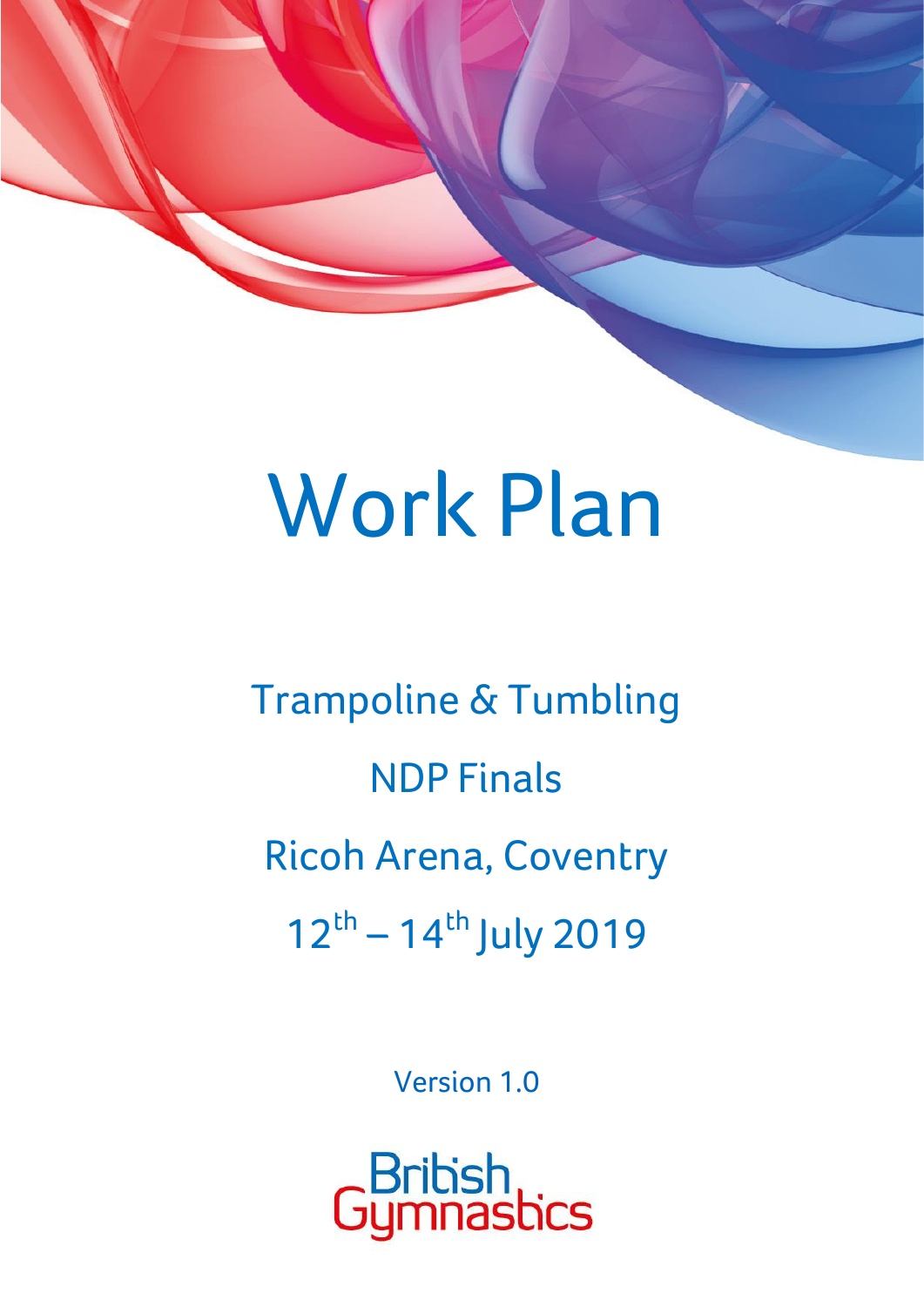# **Table of Contents**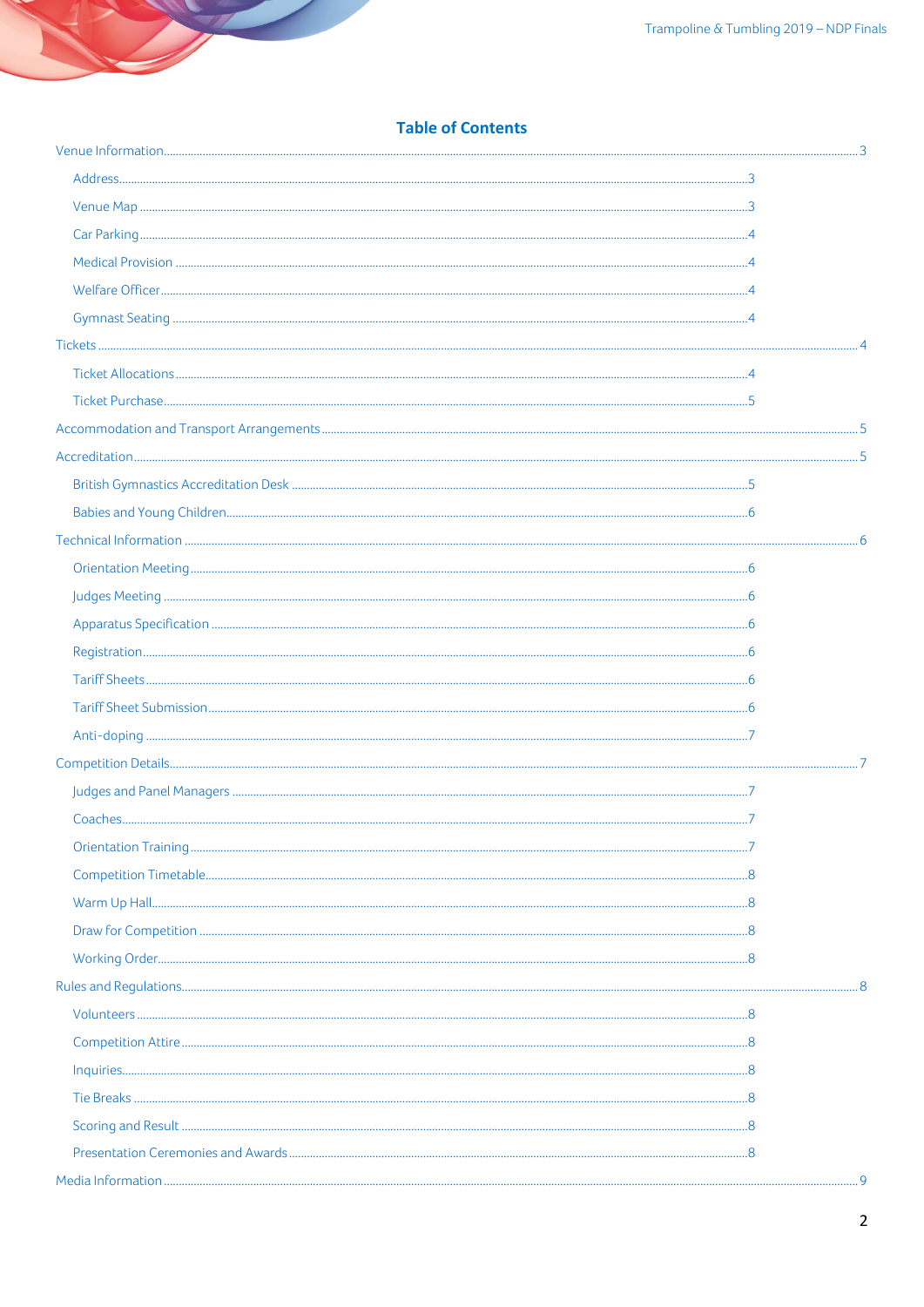# **Venue Information**

Ricoh Arena, Coventry

# <span id="page-2-1"></span><span id="page-2-0"></span>**Address**

Ricoh Arena Phoenix Way Foleshill, Coventry **CV6 6GE** 

**Venue Map** 

<span id="page-2-2"></span>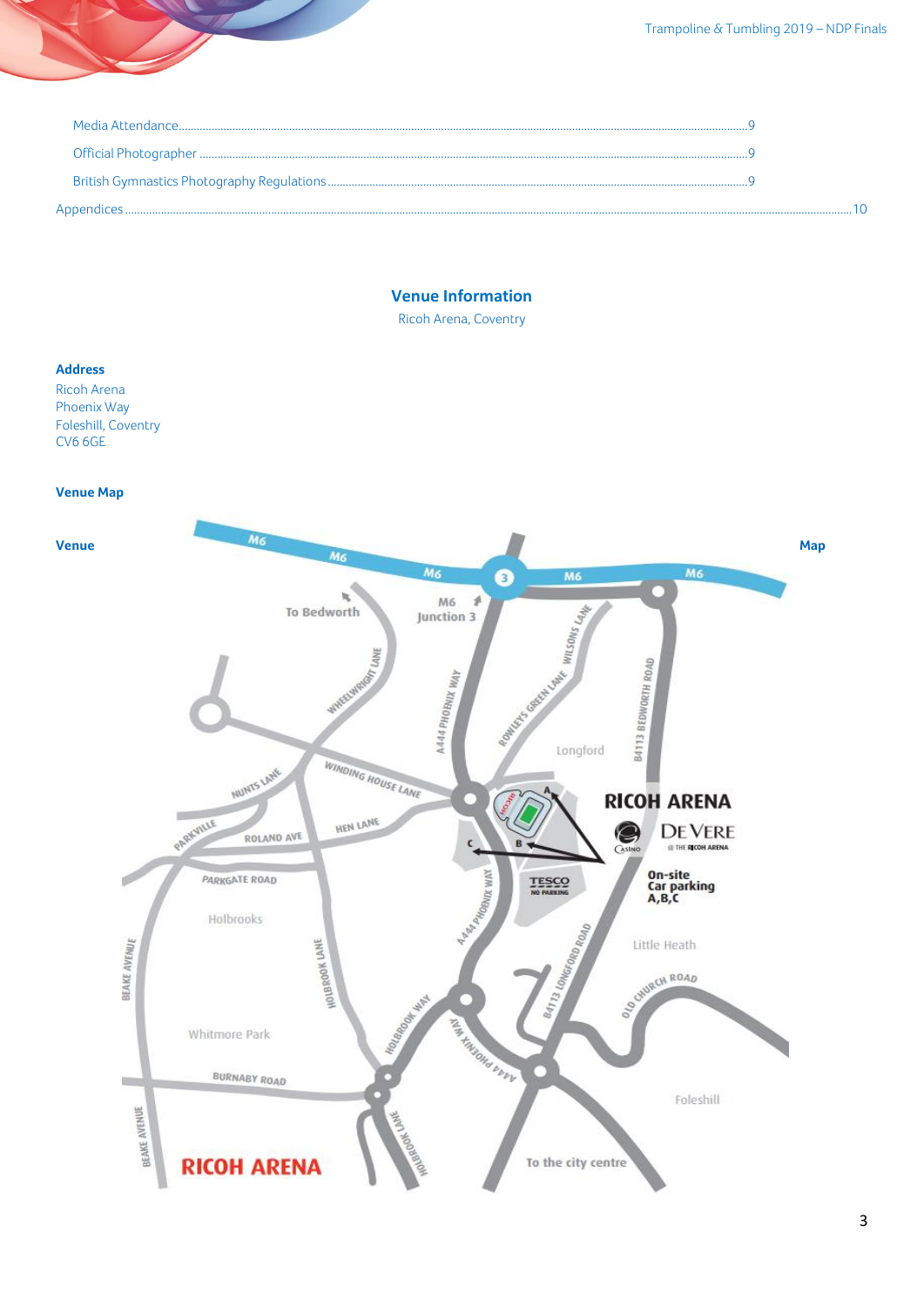# <span id="page-3-0"></span>**Car Parking**

Car parking is available on site in Car Parks A and B for overflow

Please be aware that there is strictly NO parking available in the side streets near to the Ricoh Arena. A strict residents' parking scheme is enforced on event days as part of the Ricoh Arena's green travel plan. This enforcement lies within two kilometres of the venue.

If you are a disabled badge holder, please contact [Daniel.Salotra@apcoa.com](mailto:Daniel.Salotra@apcoa.com) o[r Christopher.OToole@apcoa.com](mailto:Christopher.OToole@apcoa.com) for availability and prices.

#### Car Parking Tariff:

| Duration             | Cost                 |
|----------------------|----------------------|
| $0-30$ Mins          | <b>FREE</b>          |
| 30 Mins - 1 hour     | £2.00                |
| 1-2 Hours            | £4.00                |
| 2-4 Hours            | £6.00                |
| 4-6 Hours            | £8.00                |
| 6-12 Hours           | £10.00               |
| <b>12-24 Hours</b>   | £15.00               |
| <b>Hotel Parking</b> | £6.00                |
| Overnight Parking    | £6.00(18.00 – 11.00) |

#### <span id="page-3-1"></span>**Medical Provision**

A Doctor and Physiotherapist will be available in the designated medical area within the venue. Treatment will be accessible by all accredited gymnasts who sustain an injury at the event. The medical team are not available to treat pre-existing or chronic injuries.

Any injury occurring during the official training or competition must be reported to the medical team to ensure a record can be kept of treatment given and by whom.

The decision of the British Gymnastics appointed medical officer as to the gymnast's health, medical status and their ability to compete at the event is absolute and final.

# <span id="page-3-2"></span>**Welfare Officer**

British Gymnastics are striving to create a gymnast centred sporting environment and as such hold the welfare and safety of the participants as a paramount consideration.

An experienced welfare officer will be attending this event to continue to promote a safe and friendly environment for all of our participants. The welfare officer will have a stand in a prominent position to be able to both advertise to the general public and to participants our commitment to welfare, but also allow all the opportunity to report concerns.

## <span id="page-3-3"></span>**Gymnast Seating**

<span id="page-3-4"></span>Accredited Gymnasts and Coaches who wish to watch the competition may sit in the allocated delegation seating. Please respect this request and do not sit in any other area during the competition.

# **Tickets**

#### <span id="page-3-5"></span>**Ticket Allocations**

All entered gymnasts will be provided with a ticket for the entire competition through their accreditation pass. Gymnasts who withdraw from the competition are eligible to collect their accreditation to spectate at the event but will not have access to the Field of Play or Warm Up areas.

Coaches will also be provided with an event ticket.

Please note for the day that gymnasts and coaches are not competing but wish to spectate, they will be required to report to the British Gymnastics Accreditation Desk to collect a spectator ticket.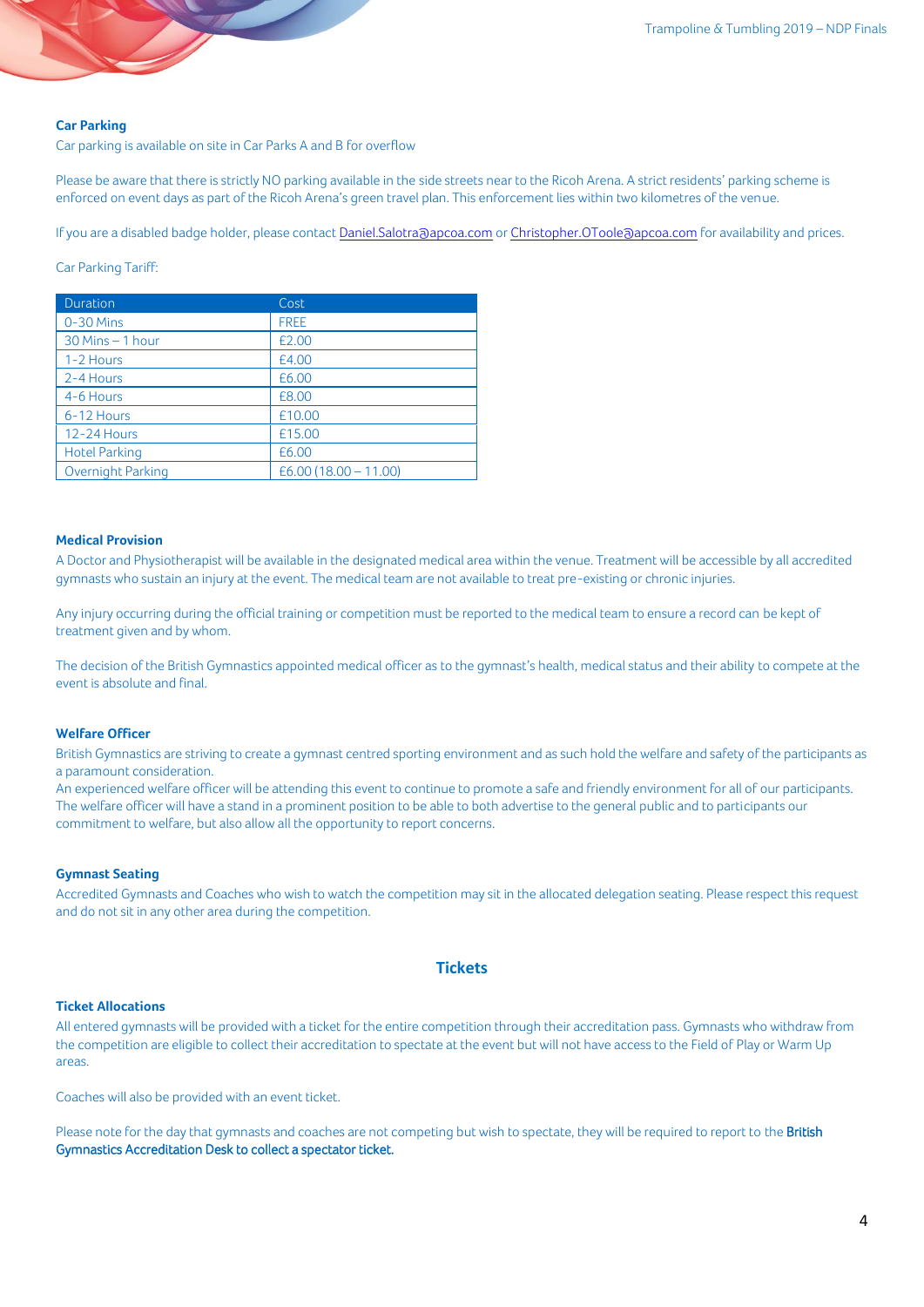### <span id="page-4-0"></span>**Ticket Purchase**

Tickets can be purchased in advance online from Gymshop, the official retail partner of British Gymnastics. Please visit www.britishgymnastics.org/shop. Tickets can also be purchased on the day at Ricoh Arena, subject to availability.

Online ticket prices are as follows:

| Ticket Type | One Day | Weekend |
|-------------|---------|---------|
| Adult       | £10.00  | £17.50  |
| Concession* | £7.50   | £12.00  |
| Family      | £30.00  | £45.00  |

On the day ticket prices are as follows:

| Ticket Type | One Day | Weekend |
|-------------|---------|---------|
| Adult       | £13.00  | £23.00  |
| Concession* | £10.00  | £16.00  |
| Family      | £40.00  | £60.00  |

\* Concessions are under 16s and over 65s – proof of ID may be required to gain admission to the venue with this ticket type.

Please note: If purchasing tickets on the day, payment is required to be made in cash.

<span id="page-4-1"></span>Tickets do not need to be purchased for orientation sessions.

#### **Accommodation and Transport Arrangements**

<span id="page-4-2"></span>Please note only event officials are provided with accommodation and transport; all of which will be informed accordingly. All gymnasts and coaches are responsible for arranging their own accommodation and transport.

# **Accreditation**

## <span id="page-4-3"></span>**British Gymnastics Accreditation Desk**

The British Gymnastics Accreditation Desk will be located in the warm-up hall at Ricoh Arena (Hall 2).

Each coach will be required to register and collect their accreditation individually.

When registering and collecting accreditation for gymnasts, please wait until all gymnasts are present and register them as a group. Gymnasts are required to be registered by their coaches.

Event Officials should report to the accreditation desk upon arrival.

Judges accreditation will be distributed in the judge's meetings.

All changes to the nominated coaches submitted on the online entry must be submitted to the National Competition Organiser no later than midday on Monday 8<sup>th</sup> July and have a valid British Gymnastics membership, DBS and Safeguarding certificate along with the required coaching qualification for their gymnasts' routines. Any coach not submitted to the competition organiser prior to the deadline date will not be accredited to coach at the event. Should there be a necessity for membership renewal prior to the event, please ensure this is addressed in good time to ensure your membership has been updated. It is advised that membership fees are paid by BACS or credit/debit card to ensure payment is received in time for the competition.

Accreditation must be worn by all club members at all times as it identifies where access is permitted at the venue.

Accreditation is non-transferable. Anyone found offering their accreditation to another person in order that they may gain access to accesscontrolled areas will have their accreditation withdrawn and they will take no further part in any activity in the event.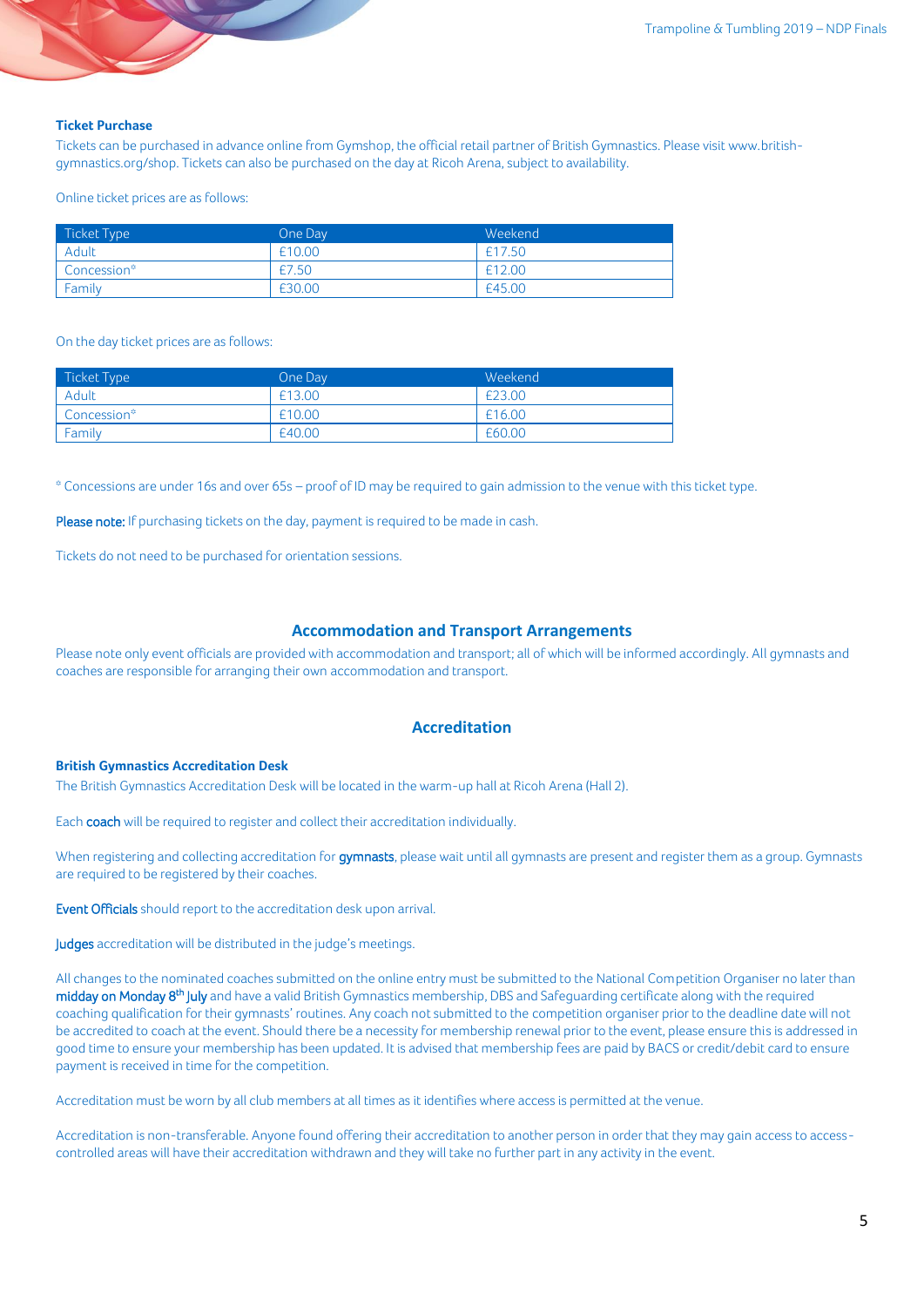#### <span id="page-5-0"></span>**Babies and Young Children**

<span id="page-5-1"></span>In the interests of safety, for the smooth running and professional presentation of the Event, babies and young children are not permitted to enter the warm up hall or field of play, even if they are being supervised by an adult.

# **Technical Information**

#### <span id="page-5-2"></span>**Orientation Meeting**

<span id="page-5-3"></span>There will be no orientation meeting for this competition.

#### **Judges Meeting**

The judges meeting for Trampoline and Tumbling judges will take place at the following times; the meeting room will be clearly sign posted upon arrival.

| Saturday 13 <sup>th</sup> July 2019: | TRA/TUM/DMT | $07:45$ hrs |
|--------------------------------------|-------------|-------------|
| Sunday 14 <sup>th</sup> July 2019:   | TRA/TUM/DMT | 08:00hrs    |

Computer scoring instruction will be on the Field of Play after the judges meeting.

## <span id="page-5-4"></span>**Apparatus Specification**

The apparatus will be provided by Gymaid. The Tumble Track will be provided by Gymnova. All apparatus including the matting is to FIG specifications. There will not be a podium at this event.

#### <span id="page-5-5"></span>**Registration**

All clubs should register together once all gymnasts are present. Accreditation should also be collected at this time.

Please note that all coaches must collect their own accreditation.

While all gymnasts should be present, one coach from each club will be required to register all their gymnasts and inform British Gymnastics of any withdrawals. Copies of the competition timetable and will be available to collect from the Accreditation Desk.

Registration will open at the following times:

| Saturday 13 <sup>th</sup> July 2019: | 07:45 |
|--------------------------------------|-------|
| Sunday 14 <sup>th</sup> July 2019:   | 07:45 |

Where possible please register 30 – 60 minutes prior to the general warm up for each flight to avoid an influx of clubs at one time.

<span id="page-5-6"></span>NB: Please only register your gymnasts when they are on site and confirmed as competing.

### **Tariff Sheets**

It is the coach's responsibility to ensure that the Tariff Sheets/Difficulty cards are completed correctly. Tariff sheets are required for the following levels & disciplines.

- Disability Trampoline required for all competitions
- Trampoline NDP Levels 5 & 6 (except Level 5 9-10 yrs) and FIG Development all ages
- DMT NDP Levels 4-6 and FIG Development all ages
- Tumbling FIG Development all ages

# <span id="page-5-7"></span>**Tariff Sheet Submission**

- Tariff sheets/Difficulty card must be submitted to the registration desk on arrival at the competition and prior to the start of warm up
- Tariff sheets/Difficulty Cards should be completed in FIG notation only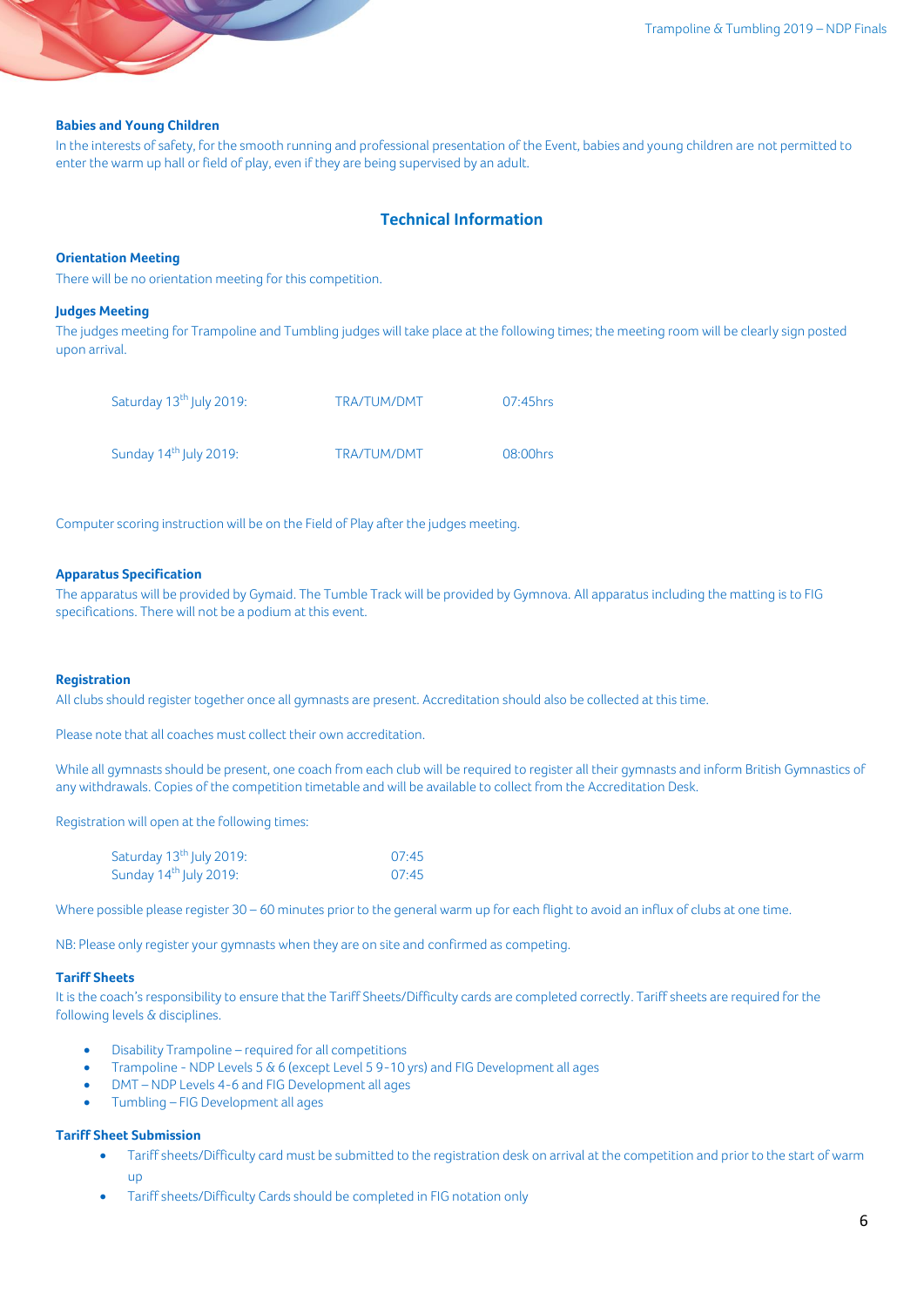- All cards must be signed by the Supervising Coach in order to be valid
- Competitors may not compete without a valid tariff sheet

## <span id="page-6-0"></span>**Anti-doping**

Gymnasts can be selected for testing whilst competing in the UK or internationally.

If selected, a gymnast will be required to provide a urine sample, or occasionally, a blood sample. Gymnasts are advised to take an 'advocate' with them into the testing station. This could be a member of their medical team, a coach or a parent.

Gymnasts must declare all medications taken within the preceding 7 days. Parents, coaches and gymnasts are encouraged to regularly check any medication via the Globaldro website (**[www.globaldro.com](http://www.globaldro.com/)**), the Drug Enquiry Line (+44 (0) 800 528 0004) or by emailing [information@ukad.org.uk](mailto:information@ukad.org.uk)

<span id="page-6-1"></span>The full British Gymnastics Anti-Doping Policy is in Appendix 1 or can be found on the BG website (https://www.britishgymnastics.org/technical-information/performance-gymnastics/anti-doping)

# **Competition Details**

# <span id="page-6-2"></span>**Judges and Panel Managers**

| Alex Shaw              | Jacki Gilmore         | <b>Matthew Caine</b>  | <b>Ruth Brownsey</b>   |
|------------------------|-----------------------|-----------------------|------------------------|
| Andi Revell            | Joanna Parkinson-Hill | Mike Phillipson       | Sade Ottley            |
| <b>Andrew Aistrup</b>  | John Wills            | <b>Nerys Williams</b> | Sarah Goodwin          |
| <b>Andrew Coulter</b>  | June Short            | Nicholas Flynn        | Sarah Jones            |
| Andrew Jones           | Karen Perryman        | Ollie Reis            | <b>Scott Roberts</b>   |
| <b>Anthony Ottley</b>  | <b>Katie Holmes</b>   | Pat Briggs            | Simon Flannery         |
| <b>Biz Scales</b>      | Laura Caswell         | <b>Patrick Harper</b> | <b>Steve Sampson</b>   |
| <b>Bruce Craig</b>     | Lydia Hull            | Pernille Dietz        | Tony Hull              |
| <b>Claire Thompson</b> | Lynda Tee             | Peter Heames          | <b>Yasmin Stammers</b> |
| Clive Morgan           | Lynzi Mullen          | <b>Phil Bruce</b>     |                        |
| Gemma Evans            | Margaret Phillipson   | Rebecca Denton        |                        |
| <b>Harriet Curtis</b>  | <b>Martin Laws</b>    | <b>Richard Polya</b>  |                        |

# Superior Jury

Andrew Jones, Clive Morgan (SAT only) Andrew Aistrup (Sun only)

#### <span id="page-6-3"></span>**Coaches**

Please note for the NDP Finals competitions, the following coach ratio will apply.

| <b>TRA &amp; TUM</b> | 1-4 gymnasts:<br>5-8 gymnasts:<br>9+ gymnasts: | 2 coaches<br>3 coaches<br>4 coaches |
|----------------------|------------------------------------------------|-------------------------------------|
| <b>DMT</b>           | 2 coaches                                      |                                     |
| <b>Disabilities</b>  | 2 coaches                                      |                                     |

<span id="page-6-4"></span>Additional accreditations may be granted by the Technical Committee on request.

#### **Orientation Training**

Training for those competing on Saturday will take place on Friday 12<sup>th</sup> July. Training for those competing on Sunday will take place on the Saturday 13<sup>th</sup> July.

The orientation training schedule is attached as a separate document.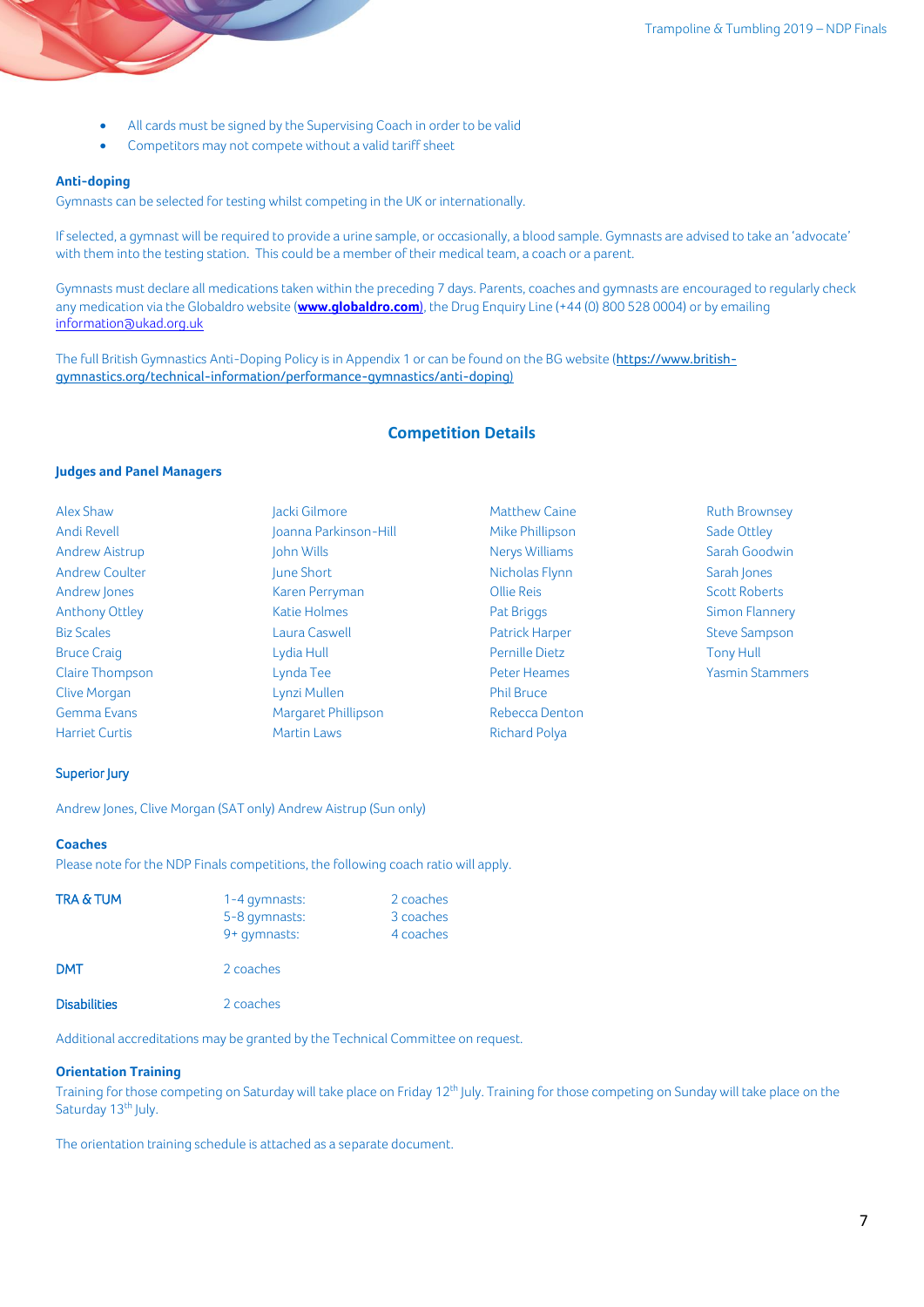## <span id="page-7-0"></span>**Competition Timetable**

For the purpose of maintaining the smooth and timely running of the event, or where the safety, security and good performance of the gymnasts is a concern, the Trampoline and Tumbling Gymnastics Technical Committee reserve the right to alter the competition schedule, the grouping of gymnasts and/or running order of performances as may be deemed necessary by the Organiser or authorised officials.

The competition timetable is attached as a separate document.

# NB: As per previous events , if possible the competition will run up to 60 minutes ahead of schedule, therefore please ensure your gymnasts are on-site should this occur.

#### <span id="page-7-1"></span>**Warm Up Hall**

Please note that due to the addition of a warm up hall, no apparatus warm ups will take place on the Field of Play. Gymnasts will only complete their touch on the Field of Play.

#### <span id="page-7-2"></span>**Draw for Competition**

The draw for the competition will be selected at random however individuals who are competing in more than one discipline will be placed in appropriate groups to ensure all disciplines can be completed at ease.

#### <span id="page-7-3"></span>**Working Order**

<span id="page-7-4"></span>The working order for the competition will be emailed out shortly along with the competition schedule.

# **Rules and Regulations**

#### <span id="page-7-5"></span>**Volunteers**

The Trampoline and Tumbling Technical Committee will act to protect any volunteers working on their behalf. All British Gymnastics Competitions operate a zero-tolerance approach to foul language or any abusive and aggressive behaviour. Anyone found to be breaking these rules will be asked to leave the competition arena. Please help ensure the competition arena is a friendly atmosphere.

## <span id="page-7-6"></span>**Competition Attire**

<span id="page-7-7"></span>Please refer to the British Gymnastics Trampoline and Tumbling Competition Handbook 2019.

#### **Inquiries**

<span id="page-7-8"></span>Please refer to the British Gymnastics Trampoline and Tumbling Competition Handbook 2019.

#### **Tie Breaks**

<span id="page-7-9"></span>In the case of a tie at any place, the tie will not be broken. The tied gymnast will have the same rank, subsequent ranks will be skipped.

## **Scoring and Result**

Scoring and results are provided by BG Score.

Live scores from the event can be viewed using the 'BG Score' app for iOS and Android which is free to download from the iTunes and Google Play stores.

Instant video replay of the routines will be available via the iOS app subject to technology facilities at the venue.

You can also 'Like' BG Score on Facebook (http://www.facebook.com/BGScore) for information and scores during the event and follow a BGScore on twitter to receive score tweets.

PDF results can be found during and after the event by searching for the event using 'Find an Event or Result' on the British Gymnastics website [\(http://www.british-gymnastics.org\)](http://www.british-gymnastics.org/) or via the BG Score Facebook page.

Videos of all the routines recorded by BG Score will be made available after the event and can be viewed by logging into GymNet with your membership number and password towards the end of the week following the event, choosing the 'Competition Videos' menu option.

# <span id="page-7-10"></span>**Presentation Ceremonies and Awards**

All placed gymnasts must be present in the competition venue for the presentation ceremony at the end of the competition.

All gymnasts and coaches participating in the presentation ceremonies must march on in competition attire.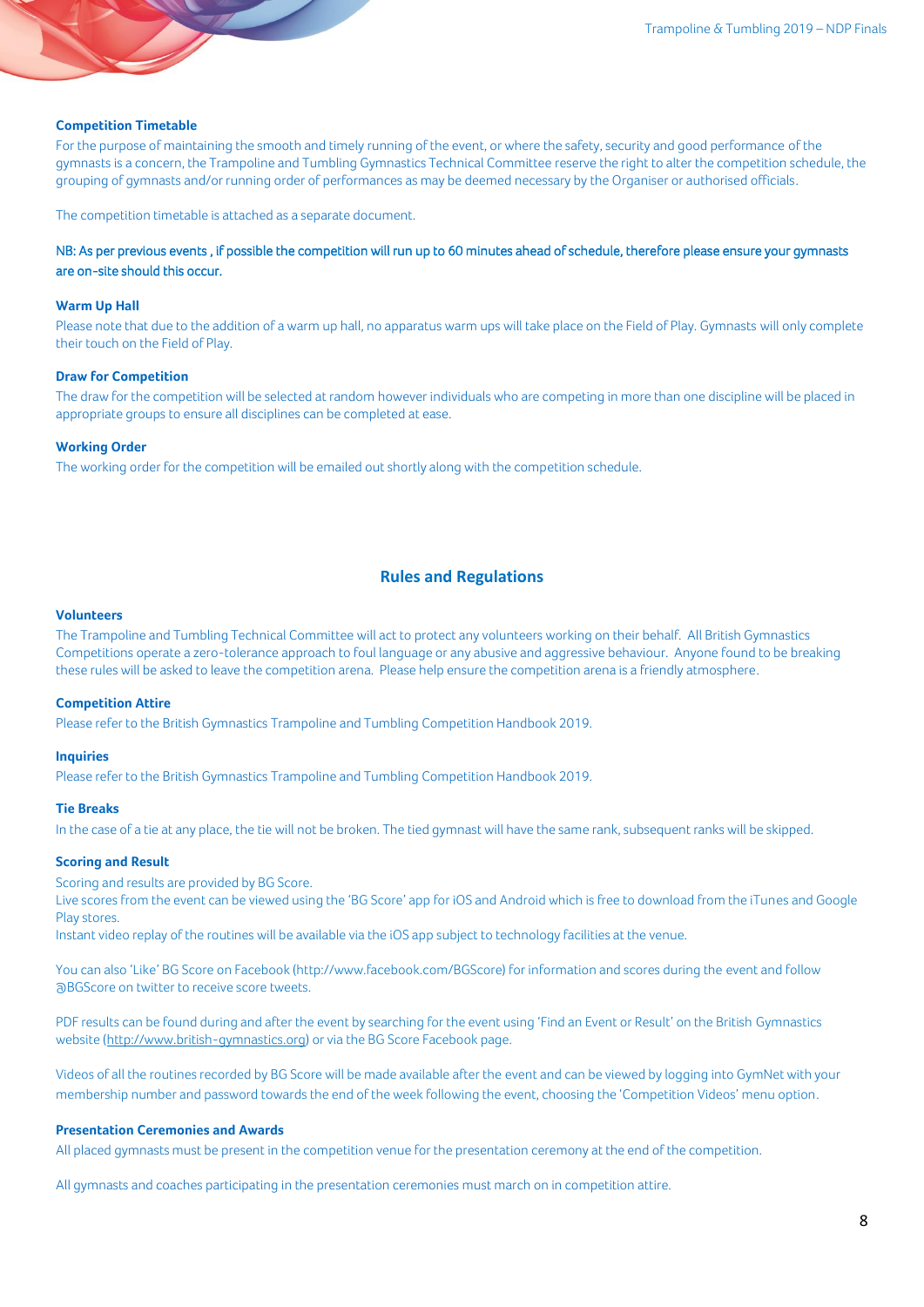A medal will be presented to the first, second and third placed competitor in each competition within each level, age group and gender.

<span id="page-8-0"></span>If there are ties at any place, they will not be broken.

# **Media Information**

#### <span id="page-8-1"></span>**Media Attendance**

<span id="page-8-2"></span>Representatives of the media will not be present at this event.

#### **Official Photographer**

The Official Photographer at this event is DE Photo.

We are pleased to announce that DE Photo has been appointed as the Official Photographers for our event. This event, by its very nature, is in the public arena and may result in the recording and publication of your image.

If you do not wish your photo to be taken, please let a member of the DE Photo team know. All DE Photo staff have been DBS checked and the company operates very strict privacy and data protection policies and are fully

compliant with the General Data Protection Regulation (GDPR). Full copies of DE Photo's GDPR documentation can be found at [dephoto.biz/GDPR](http://dephoto.biz/GDPR)

# <span id="page-8-3"></span>**British Gymnastics Photography Regulations**

Notice of filming and photography

Filming and photography will take place at this event.

British Gymnastics will be taking photographs and filming promotional and educational purposes. Footage and images may appear on our website, social media channels, publications such as our newsletters, magazine and membership packs marketing and education materials. Footage and images may also be circulated to media organisations for publication and broadcast, provided to our sponsors and suppliers to promote their association with British Gymnastics, and provided to our delivery and event partners for promotional purposes. A list of partners can be found a[t www.british-gymnastics.org/partners](http://www.british-gymnastics.org/partners)

Media and selected publishers may also be present to capture their own photography and footage for the purpose of sports journalism and programmes, this may also include broadcast on television or online.

Selected commercial photo providers are accredited at British Gymnastics events to take photographs of those performing or competing as a service to spectators wishing to buy images. Official photo providers can be found at [www.british-gymnastics.org/partners](http://www.british-gymnastics.org/partners)

We respect your right to object, if you have any concerns, please contact the accreditation/event desk and speak to a member of British Gymnastics staff.